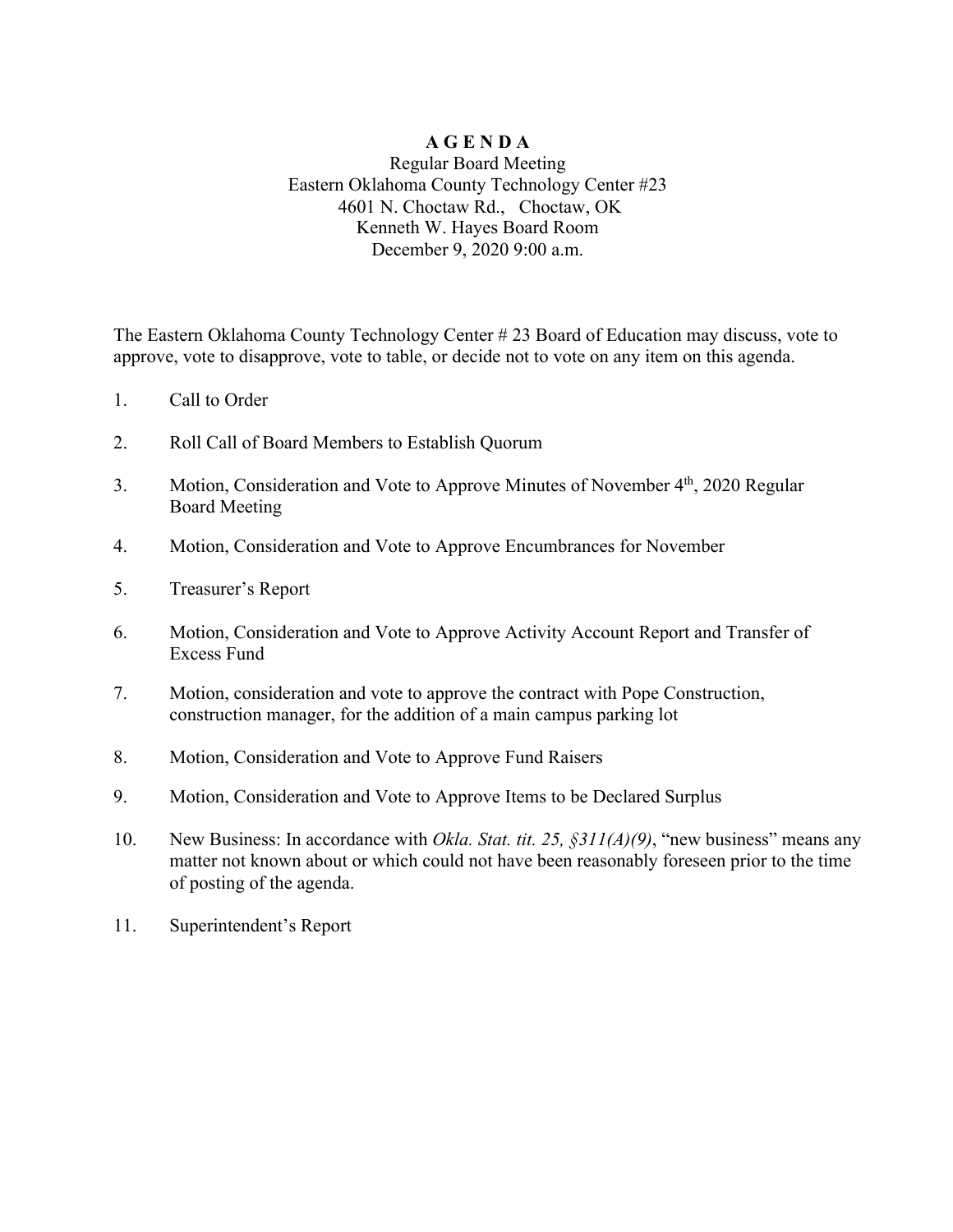Agenda December 9, 2020 Page 2

Proposed Executive Session for the purpose of discussing the following so the board can return to open session and take action pursuant Executive Session Authority: *Okla. Stat. tit. 25, §§307(B)(1), (3), and (7)*. The following items are proposed for discussion during the Executive Session:

- a. Superintendent Evaluation: Dr. Terry Underwood
- b. Re-Employment of Dr. Terry Underwood and Related Employment Contract period July 1, 2021 through June 30, 2023
- c. New Employments as listed on Personnel Report Attachment A
- 12. Motion and Vote to Convene in Executive Session
- 13. Motion and Vote to Return to Open Session
- 14. Board President's Statement of Executive Session Minute
- 15. Motion, Consideration and Vote to Approve or Not Approve the following Employment Actions:
	- a. Superintendent Evaluation: Dr. Terry Underwood
	- b. Re-Employment of Dr. Terry Underwood and Related Employment Contract period July 1, 2021 through June 30, 2023
	- c. New Employments as listed on Personnel Report Attachment A
- 16. Board Comments
- 17. Motion and Vote to Adjourn

| Posted By:    |  |
|---------------|--|
| Date Posted:  |  |
| Time Posted:  |  |
| Place Posted: |  |
| Signed:       |  |

The next Regular meeting of the Board is:

**Wednesday, January 6, 2021 9:00 a.m.**